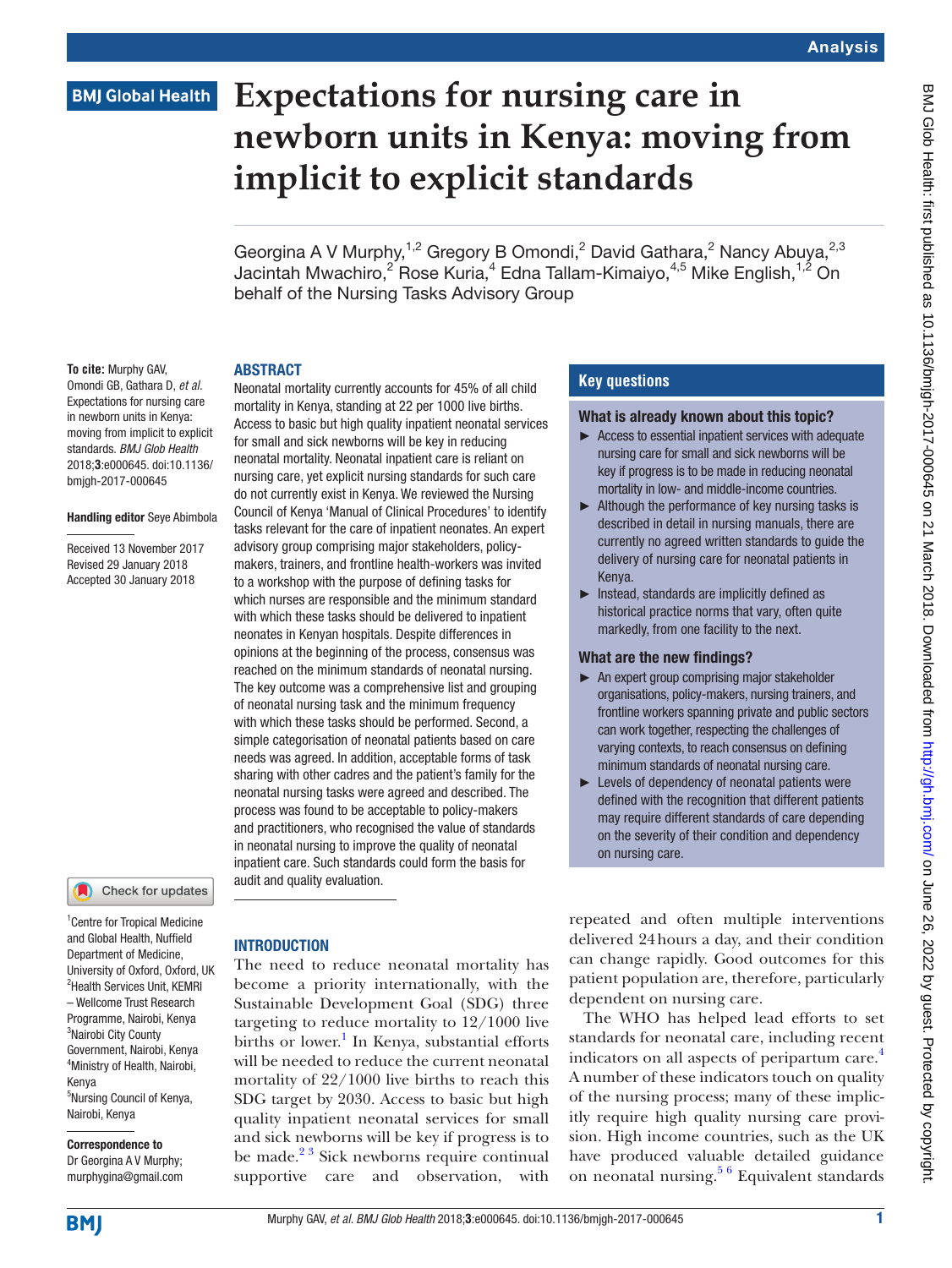### **Key questions**

### Recommendations for policy

- ► Minimum standards of neonatal nursing care could be used as benchmarks for quality evaluation across private and public sector facilities.
- ► Highly practical operational research priorities were identified, these included the need to identify/design more structured nursing notes (cardex) and better tools to document nursing observations to facilitate more rapid, accurate, and informative documentation and communication between nurses and with other professionals as part of improving quality of care.
- ► Clearly defining expectations of neonatal nursing care may support discussions on the role of different health worker cadre in providing neonatal care, task-shifting policy, neonatal nursing training needs, and setting appropriate nurse to patient ratios.

do not currently exist in many low-resourced setting, including Kenya.

To complement these ongoing international efforts to define standards for and indicators of care for small and sick newborns, we set out to consider specifically defining minimum standards of neonatal nursing care in Kenya. In doing this, we aimed to initiate a discussion on explicit nursing care standards. We aimed to provide locally agreed benchmarks that can support evaluations of the quality of inpatient neonatal nursing care.

### Exploring standards of neonatal nursing in Kenya The setting

Nursing care within the newborn unit is predominantly provided by registered nurses. Diploma and degree level registered nurses receive 2 and 4 weeks of training in newborn care, respectively. Since 2012, a specialist 1year post-basic training in neonatal nursing was approved by the Nursing Council of Kenya; however, the number of nurses trained so far at national level is only approximately 100 nurses. Thus, the vast majority of nurses providing neonatal care in Kenyan hospitals learn their skills during practice, where there are no nurses with specialist neonatal nursing qualifications. Nurse training and practice in Kenya is regulated by the Nursing Council of Kenya (NCK). The National Nurses Association of Kenya is a national professional association representing nurses' views and interests, with sub-chapters for nursing specialities.

Our particular focus was inpatient care for small and sick newborns. This is typically delivered through a newborn unit that aims to provide a minimum package of essential interventions, for example: feeding support with nasogastric tubes and intravenous fluids; infection prevention and management, including antibiotics; oxygen provision and (less often) continuous positive airway pressure (CPAP); and phototherapy for jaundice.<sup>34</sup> The role of nurses in the delivery of such care is central.[7](#page-7-5) However, there are extreme staff shortages in many facilities in Kenya.<sup>8–10</sup> Neonatal patient to nurse

ratios as high as 15:1 have been previously described. Such ratios are in extreme contrast to the internationally recommended ratios of newborns to nurses of: 4:1 for basic or continuing care; 2-3:1 for stable babies requiring intervention; and 1:1 for high-dependency care. [11](#page-7-7) Quality of care for neonatal patients varies widely between health facilities and across sectors (private and public) in terms of their structural capacity to provide care and indicators of the process of care. Although, indicators capturing key nursing processes are typically lacking.

### Identifying key neonatal nursing tasks

We began by trying to identify nursing standards documents in Kenya by reaching out to experts, the Ministry of Health, and the Nursing Council of Kenya (NCK). The only document that emerged as being relevant was the NCK 'Manual of Clinical Procedures'.<sup>12</sup> The manual applies to all areas of nursing and is a key reference text for nurse training institutions in Kenya. While the manual offers detailed standard operating procedures on many nursing procedures, it does not offer guidance on how often tasks should be done nor by whom. Instead, such operational decisions are made at each facility and are often implicitly rather than explicitly defined. We are not aware of the availability of such neonatal nursing standards from any sub-Saharan African countries.

Drawing on this manual, medical and nursing team members identified tasks relevant for inpatient neonatal care and organised these into domains (eg, vital signs and monitoring, oxygen treatment, etc). We sought to present these to an expert advisory group for more detailed consideration.

### Expert advisory group

We constituted an expert advisory group (n=12; see Nursing Tasks Advisory Group in the author list below) made up of individuals responsible for: delivery of neonatal care in major public and private hospitals; neonatal nurse training; and child health and nursing services policy in the Ministry of Health and a County Government. This group also included major nursing stakeholder groups, the National Nurses Association of Kenya and NCK. These members of the expert advisory group were selected based on their first-hand experience of providing neonatal nursing care, neonatal medical care, training nurses, and designing and implementing nursing policy in Kenya.

The group was invited to a daylong workshop with the purpose of defining (1) what tasks are regarded as the responsibility of nurses providing inpatient neonatal care and (2) the minimum frequency of tasks (where relevant). We aimed to move from implicit knowledge, where nurses are socialised into 'how to do' things on the wards and have an implicit understanding of what is an acceptable minimum standard of care, to making this expert knowledge more explicit. In doing so, we also aimed to explore whether we could achieve consensus on explicit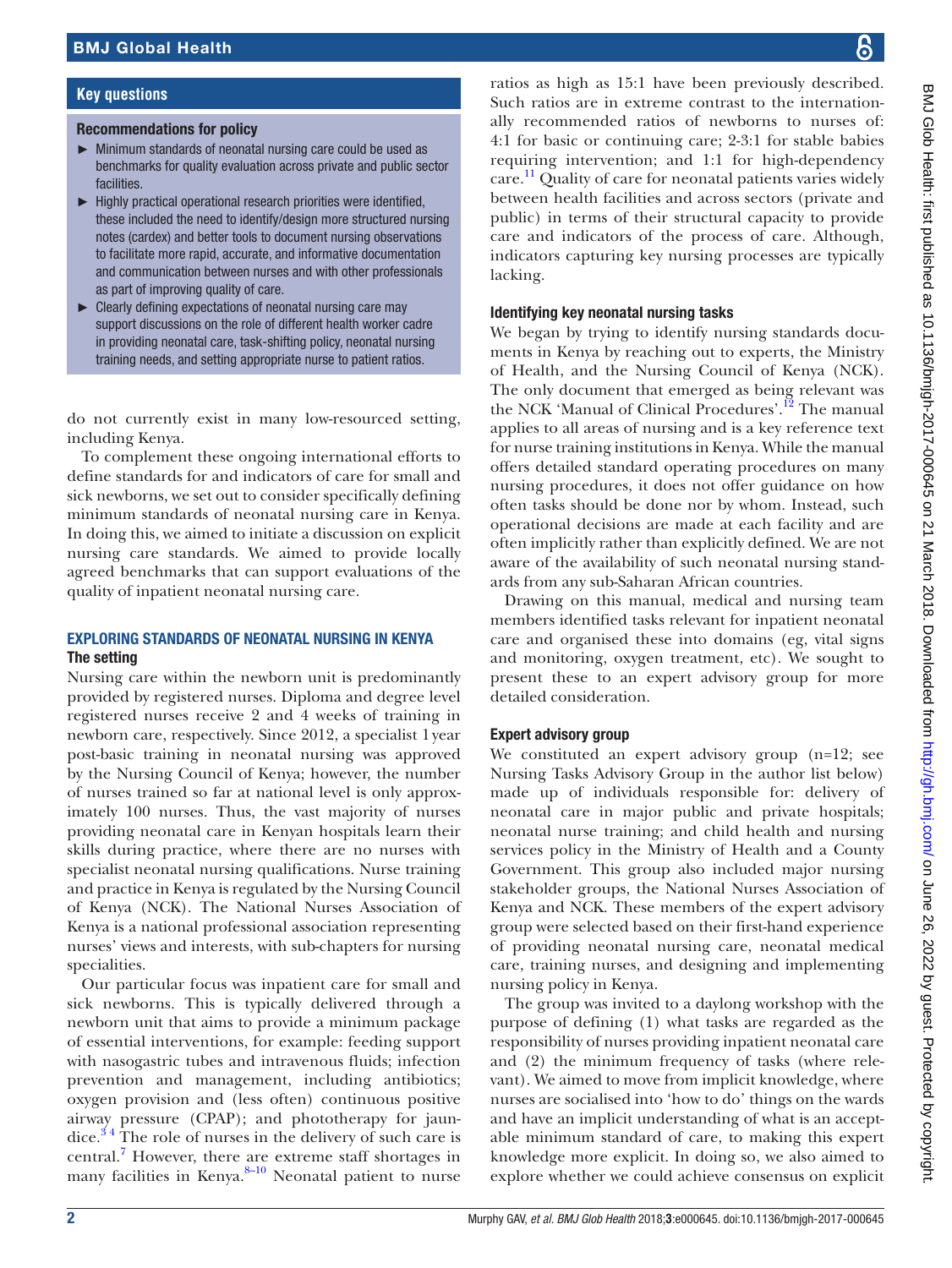BMJ Glob Health: first published as 10.1136/bmigh-2017-000645 on 21 March 2018. Downloaded from http://gh.bmj.com/ on June 26, 2022 by guest. Protected by copyright BMJ Glob Health: first published as 10.1136/bmjgh-2017-000645 on Alarch 2018. Downloaded from <http://gh.bmj.com/> on June 26, 2022 by guest. Protected by copyright.

minimum standards that could be useful in improving quality of care going forward.

The expert advisory group began by reviewing the compiled list of neonatal nursing tasks. Missing tasks were added and tasks deemed to be outside of the remit of nurses were removed. Four groups were formed with a facilitator supporting each group. Each group focused on a subset of tasks (domains). Employing a nominal group strategy, each group discussed i) the minimum frequency with which these tasks should be done, ii) who else might reasonably do these tasks, and iii) how operationally sensible it was to 'bundle' tasks during care delivery. Once within-group consensus was reached, cross-group consensus was sought through discussion across all expert advisors. Facilitation was provided by a senior researcher, with consensus positions reached by show of hands.

### Recommendations of the expert advisory group

The final standards proposed are described in [table](#page-3-0) 1. All of the tasks listed were deemed currently done by nurses. However, it was noted that some of these tasks (such as preparing feeds) would not be the responsibility of nurses in a well-resourced environment. These tasks should instead be done by specialised staff, such as nutritionists or clinicians (either a non-specialist physician or a clinical officer (non-physician clinician) with specialist training in paediatrics), as relevant. Additionally, some tasks were considered best carried out by the patient's family (eg, cleaning/bathing/clothing of baby) or support staff (eg, cot cleaning) but overseeing these tasks was endorsed as remaining the responsibility of the nursing team. It should be noted that developmental care and positioning tasks were not highlighted or discussed by the expert advisory group. These tasks, traditionally done by a physiotherapist or nurse, are important for the long-term healthy development of neonates. The absence of these tasks from the recommendations may have been due to the framing of the working group discussions or may reflect an apparent lack of prioritisation of these roles in Kenya at the moment.

Supervision of students was also discussed, as they carry out some of the tasks. The range of tasks delegated varied by institution and type of student. Yet, there was agreement that it should be an explicit standard that: if a qualified nurse staff delegates a task to a student or other carer, the nurse retains responsibility for ensuring such tasks are performed correctly and safely, including providing appropriate supervision.

Defining level of dependency of neonatal inpatients, for which there were previously no widely agreed criteria, was recognised as essential to defining standards for the frequency of performance of nursing tasks. Recommendations on levels of dependency focused on facilities typical of the public sector, with proposed simple categories described in [box](#page-7-9) 1. This categorisation reflects the lack of neonatal intensive care in most Kenyan

hospitals; a fourth category that encompasses expensive and complex neonatal intensive care provided in high income setting might be relevant in some settings, such as large costly private sector facilities. Further work is needed to more clearly and precisely define levels of neonatal care in Kenya. In doing so, these categories of dependency should also be refined.

### Reflections of the expert advisory group

At the beginning of the discussion there were disagreements between experts on the appropriate standards of care. Policy-makers or representatives of professional bodies tended to propose higher, more aspirational standards. Front-line workers argued that these ignored the reality of providing care. Differences in opinion were also expressed between health-workers providing care in public versus private sector facilities due to differences in resources. For example, experts working in the private, high-resource sector suggested observations in higher dependency babies should be done 4hourly. Though, they accepted that this was only realistic in a small number of private facilities. Accepting the need for minimum standards, the group was able to reach consensus spanning all parties.

A number of discussion points that highlighted challenges faced by nurses in neonatal care were raised during the process. These challenges might be helped by disseminating agreed standards. It was recognised by the group that nurses often take on multiple additional roles, which should ideally be done by nutritionists, clinicians, and/or radiologists, in the interest of the care and well-being of the baby. For example, nurses may need to prepare feeds or take blood specimens because of shortages of other professional staff. Recognising this *de facto* task sharing, and to protect nurses legally, recent policy changes have expanded the role of nurses through the Kenyan Task Sharing Policy Guidelines 2017–2030.<sup>[13](#page-7-10)</sup>

The formal standards of care proposed were seen by the expert group as a way to improve the professionalism within neonatal nursing. It was also noted that such standards may be a helpful means to lobby managers and governments for the resources and personnel necessary to achieve minimum standards of care. Overall, the process of creating these recommendations was found to be acceptable to policy-makers and practitioners. They recognised the value of standards as a means to improve the quality of neonatal inpatient care in Kenya. The expert group also felt that it was reasonable to evaluate service delivery against the recommended standards.

A number of important issues that would benefit from local operational research also arose. These particularly concerned the importance of documentation of nursing care, which can occupy a considerable proportion of nursing time. It was recognised that documentation was often fragmented, rather than systematic. Experts suggested that there would be benefits from developing more structured nursing notes with better tools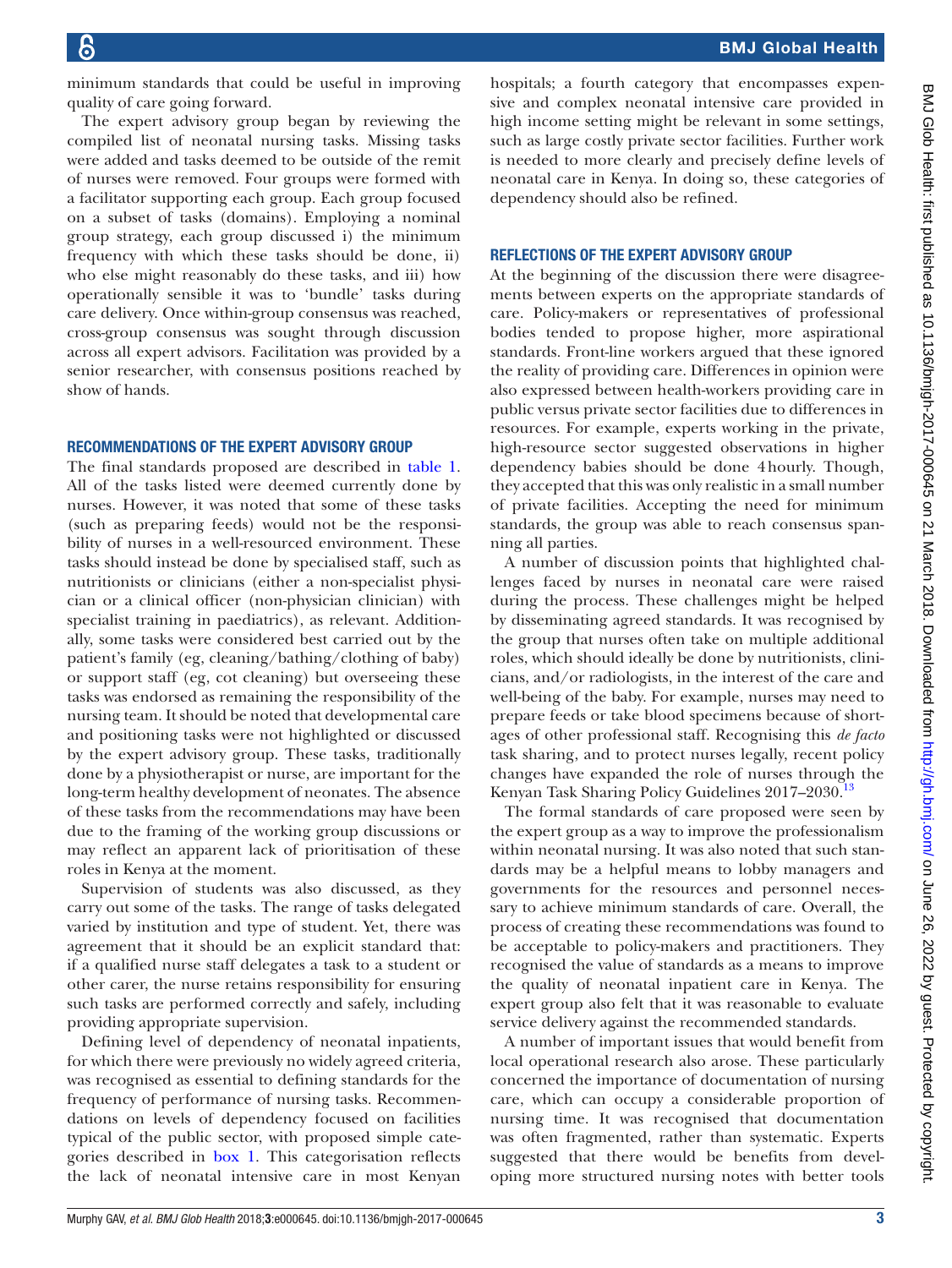BMJ Glob Health: first published as 10.1136/bmjgh-2017-000645 on Alarch 2018. Downloaded from <http://gh.bmj.com/> on June 26, 2022 by guest. Protected by copyright.

BMJ Glob Health: first published as 10.1136/bmigh-2017-000645 on 21 March 2018. Downloaded from http://gh.bmj.com/ on June 26, 2022 by guest. Protected by copyright.

<span id="page-3-0"></span>

| Table 1<br>Neonatal nursing tasks                                                                                      |                        |                                                                                             |                                                                                                                                                                                      |
|------------------------------------------------------------------------------------------------------------------------|------------------------|---------------------------------------------------------------------------------------------|--------------------------------------------------------------------------------------------------------------------------------------------------------------------------------------|
| <b>Task Area</b>                                                                                                       | Task done by           | Frequency (minimum daily<br>requirement)                                                    | Comment                                                                                                                                                                              |
| <b>Admission</b>                                                                                                       |                        |                                                                                             |                                                                                                                                                                                      |
| Admission nursing history, clinical<br>evaluation and vital signs                                                      | <b>Nurse</b>           | On admission                                                                                |                                                                                                                                                                                      |
| Routine vital signs and monitoring                                                                                     |                        |                                                                                             |                                                                                                                                                                                      |
| Temperature (including incubator<br>temperature)                                                                       | Nurse                  | Normal: four times daily/6 hourly<br>Category C patients: two times                         | KMC newborns: Vital signs<br>monitoring and monitoring of                                                                                                                            |
| Pulse                                                                                                                  | <b>Nurse</b>           | daily/12 hourly                                                                             | general clinical condition                                                                                                                                                           |
| Respiration                                                                                                            | <b>Nurse</b>           |                                                                                             |                                                                                                                                                                                      |
| Checking and documenting oxygen<br>saturation for babies not on oxygen<br>(for babies on oxygen see section<br>below). | Nurse                  | Four times daily/6 hourly                                                                   | Although it is recognised<br>that the availability of pulse<br>oximeters is limited at present,<br>checking oxygen saturation<br>in sick babies not on oxygen<br>should be promoted. |
| Skin colour                                                                                                            | Nurse                  | Normal: four times daily/6 hourly                                                           | Conduct together with vital<br>signs monitoring                                                                                                                                      |
| Jaundice                                                                                                               | <b>Nurse</b>           | Category C patients: two times<br>daily/12 hourly                                           |                                                                                                                                                                                      |
| Respiratory effort                                                                                                     | <b>Nurse</b>           |                                                                                             |                                                                                                                                                                                      |
| Abdominal distension                                                                                                   | <b>Nurse</b>           |                                                                                             |                                                                                                                                                                                      |
| Weight                                                                                                                 | Nurse/clinician        | Alternate days                                                                              |                                                                                                                                                                                      |
| Input/output - general                                                                                                 | <b>Nurse</b>           | Four times daily/6 hourly                                                                   |                                                                                                                                                                                      |
| Input - IV fluids                                                                                                      | Nurse/clinician        | Frequency depends on prescription.<br>Infusion rate checked and<br>documented three hourly. | Conduct together with vital<br>signs                                                                                                                                                 |
| Input/output documentation<br>(amount that has been infused)                                                           | Nurse                  | Three hourly                                                                                |                                                                                                                                                                                      |
| Regular patient checks/care                                                                                            |                        |                                                                                             |                                                                                                                                                                                      |
| Changing diapers/checking for stool Nurse/patient's family<br>and urine                                                |                        | As required                                                                                 | Done with vital signs and<br>document passing stool and<br>urine during diaper change                                                                                                |
| Cleaning/bathing/clothing                                                                                              | Patient's family       | As required                                                                                 |                                                                                                                                                                                      |
| Changing bed linens                                                                                                    | Nurse/patient's family | As required                                                                                 |                                                                                                                                                                                      |
| Incubator monitoring and settings                                                                                      | <b>Nurse</b>           | During shift changes/per shift                                                              |                                                                                                                                                                                      |
| Wound care (checking/renewing                                                                                          | Nurse                  | As required                                                                                 |                                                                                                                                                                                      |
| dressings)<br>Administering interventions/doing                                                                        |                        |                                                                                             |                                                                                                                                                                                      |
| investigations                                                                                                         |                        |                                                                                             |                                                                                                                                                                                      |
| Taking venous blood                                                                                                    | Nurse/clinician        | As required                                                                                 | Nurses can perform this task<br>if they have the skills to do so<br>and if the clinicians charged<br>with the responsibility are<br>unavailable.                                     |
| Taking heel-prick blood                                                                                                | Nurse/clinician        | As required                                                                                 |                                                                                                                                                                                      |
| Collecting urine/stool                                                                                                 | Nurse/patient's family | As required                                                                                 |                                                                                                                                                                                      |
| Resuscitation with bag valve mask                                                                                      | Multidisciplinary      | As required                                                                                 |                                                                                                                                                                                      |
| <b>Drugs and vaccines</b>                                                                                              |                        |                                                                                             |                                                                                                                                                                                      |
| Drug preparation                                                                                                       | <b>Nurse</b>           | As per drug schedule                                                                        |                                                                                                                                                                                      |
| Dilutions (compatibility)                                                                                              | <b>Nurse</b>           |                                                                                             |                                                                                                                                                                                      |
| Oral drug administration                                                                                               | <b>Nurse</b>           |                                                                                             |                                                                                                                                                                                      |
| IV drug Administration                                                                                                 | <b>Nurse</b>           |                                                                                             |                                                                                                                                                                                      |
| Cannula patency check                                                                                                  | Nurse                  | Before IV drug administration                                                               | Test if line is patent with water<br>for injection                                                                                                                                   |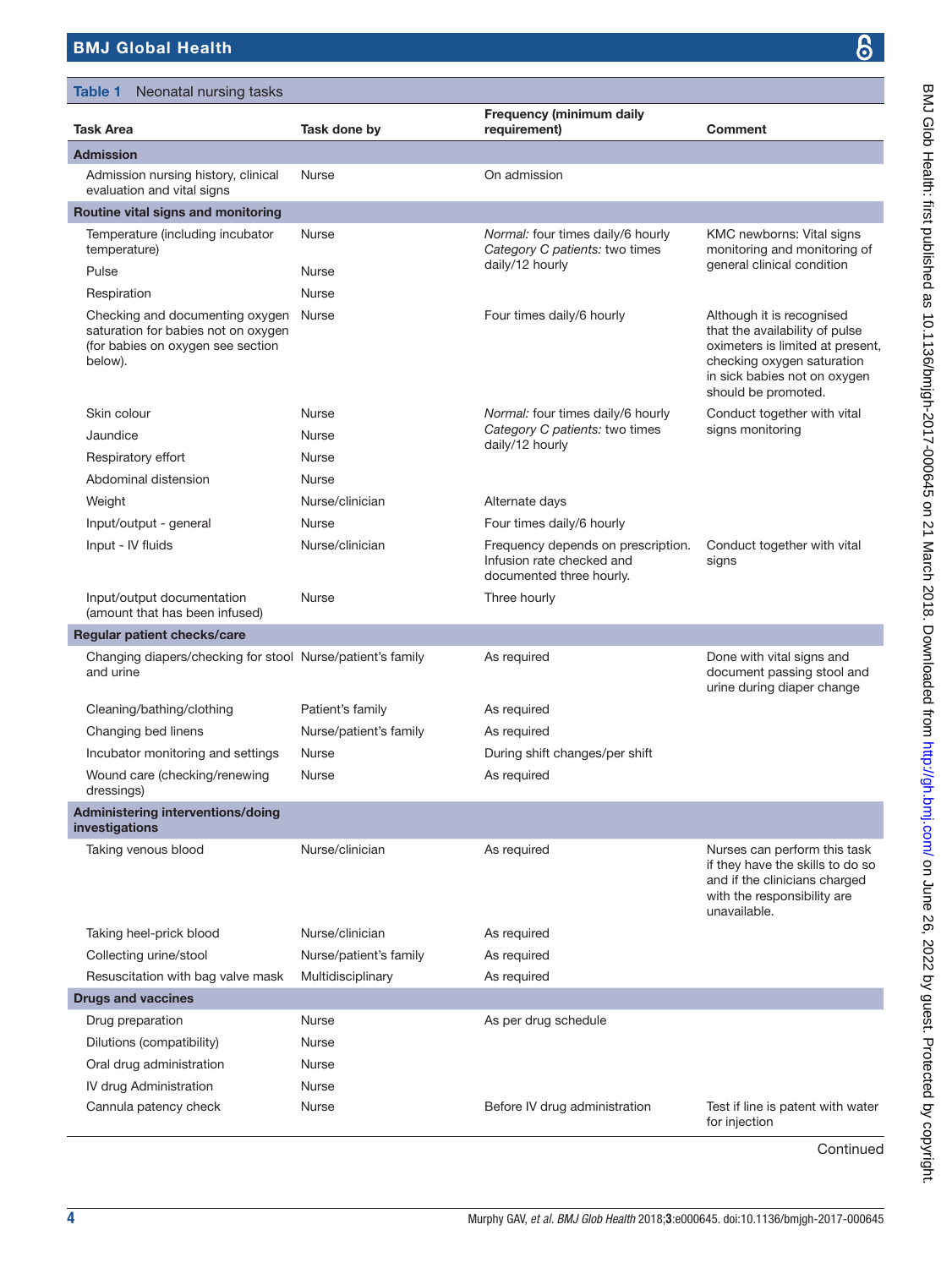### Table 1 Continued

### BMJ Global Health

| <b>Task Area</b>                                            | Task done by                                   | Frequency (minimum daily<br>requirement)         | <b>Comment</b>                                                                   |
|-------------------------------------------------------------|------------------------------------------------|--------------------------------------------------|----------------------------------------------------------------------------------|
| Checking cannula sites                                      | Nurse                                          | During shift changes/twice a day                 | Visual inspection and<br>palpation of the soft tissue for<br>localised infection |
| Giving vitamin K                                            | Nurse                                          | At birth/as required                             |                                                                                  |
| Routine cord care - antiseptic<br>application               | Nurse/patient's family                         | Once daily                                       |                                                                                  |
| Eye care - routine drops application Nurse/patient's family |                                                | Once daily                                       |                                                                                  |
| <b>OPV</b> vaccination                                      | Nurse                                          | As required                                      |                                                                                  |
| <b>BCG</b> vaccination                                      | Nurse                                          | As required                                      |                                                                                  |
| Oxygen                                                      |                                                |                                                  |                                                                                  |
| Checking tube position and nostril<br>care/damage           | Nurse                                          | Eight times daily/3 hourly                       |                                                                                  |
| Initiating and regulating oxygen flow Nurse                 |                                                | As required                                      |                                                                                  |
| Documenting oxygen treatment                                | Nurse/clinician                                | As required                                      |                                                                                  |
| Checking and documenting pulse<br>oximetry                  | Nurse/clinician                                | Three hourly/as required                         | For patients on oxygen                                                           |
| Monitoring/regulating pressure                              | Nurse/clinician                                | Three hourly/as required                         | Regulating pressure is done by<br>clinician                                      |
| Checking nose/cleaning airway                               | Nurse                                          | Three hourly/as required                         |                                                                                  |
| Checking respiration                                        | <b>Nurse</b>                                   | Three hourly/as required                         |                                                                                  |
| Checking and changing humidifier                            | <b>Nurse</b>                                   | As required                                      |                                                                                  |
| <b>CPAP management</b>                                      |                                                |                                                  |                                                                                  |
| CPAP machine setup                                          | Nurse/clinician                                | As required                                      |                                                                                  |
| Applying nasal prongs/fixing tubing                         | Nurse/clinician                                | As required                                      |                                                                                  |
| Phototherapy                                                |                                                |                                                  |                                                                                  |
| Checking eyes for damage                                    | Patient's family under<br>supervision by nurse | Four times daily/6 hourly                        |                                                                                  |
| Skin colour                                                 | Nurse/family                                   | Four times daily/6 hourly                        | Conduct together with vital<br>signs                                             |
| Checking exposure/baby<br>positioning                       | Shared by clinical team                        | Continuous/6 hourly/per shift                    |                                                                                  |
| Fixing eye pad                                              | Patient's family under<br>supervision by nurse | Continuous/6 hourly                              |                                                                                  |
| Documenting phototherapy                                    | Nurse/clinical team                            | Shift change/continuous                          | Done during admissions and<br>as required                                        |
| <b>Expressed breastmilk and formula</b><br>milk preparation |                                                |                                                  |                                                                                  |
| Formula making                                              | Nurse/nutritionist/mother                      | Eight times daily/3 hourly                       |                                                                                  |
| Storage and labelling of expressed<br>breastmilk            | Nurse/nutritionist/mother                      | Eight times daily/3 hourly                       |                                                                                  |
| Measuring volumes for individual<br>patients                | Nutritionist                                   | Continuous                                       |                                                                                  |
| Disinfection of cups                                        | Nurse/patient attendant                        | Eight times daily/3 hourly (after every<br>feed) |                                                                                  |
| Feeding                                                     |                                                |                                                  |                                                                                  |
| Teaching/counselling on<br>breastfeeding (attachment/suck)  | Nurse/nutritionist                             | On admission and as required/daily               |                                                                                  |
| Checking feed prescribed/type of<br>feed                    | Nurse/mother under<br>supervision              | Three hourly or as per feeding<br>schedule       |                                                                                  |
| Cup feeding                                                 | Nurse/mother under<br>supervision              | Eight times daily/3 hourly                       |                                                                                  |

**Continued**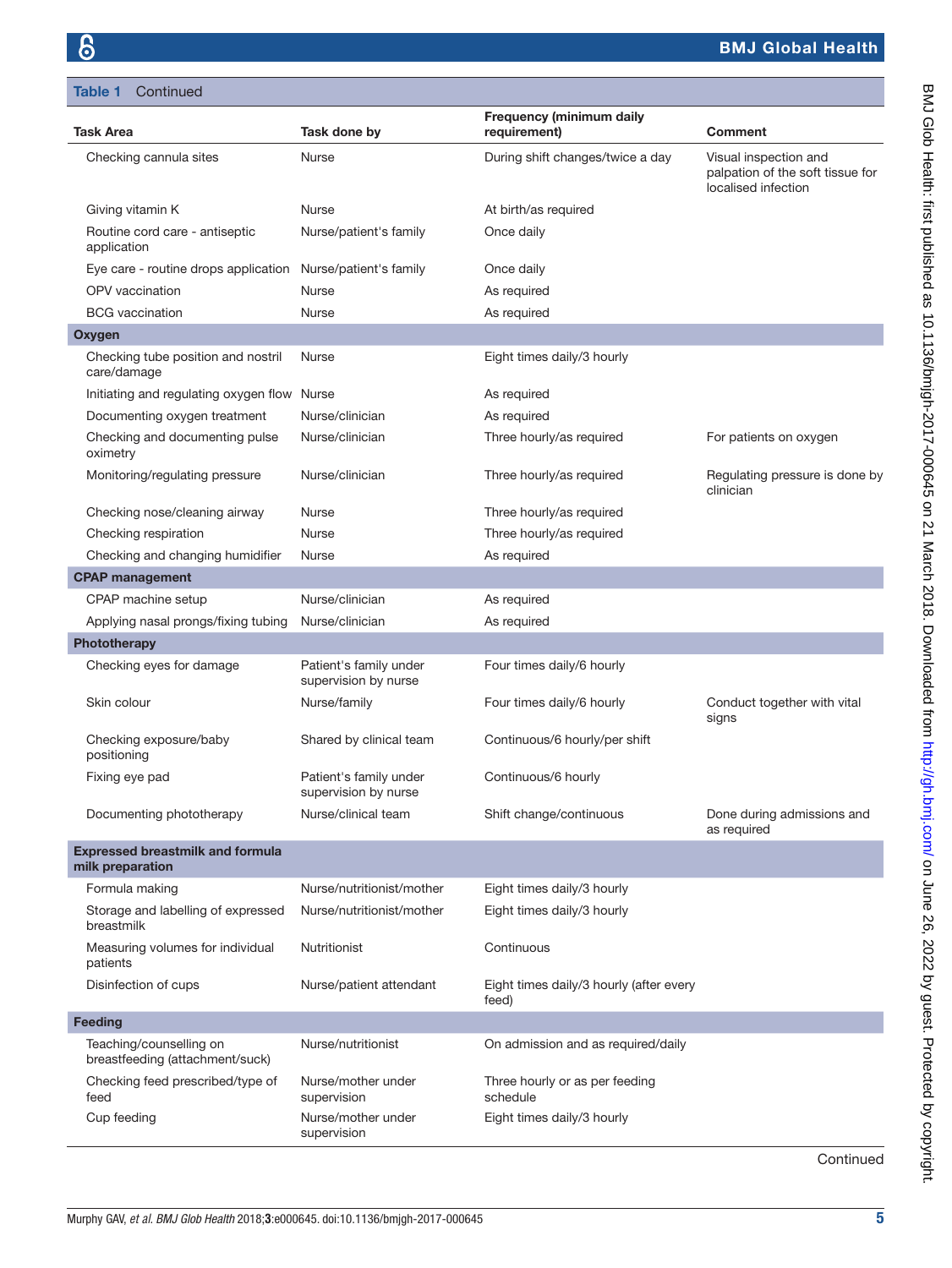Table 1 Continued

| <b>Task Area</b>                                                            | Task done by                                           | Frequency (minimum daily<br>requirement)          | <b>Comment</b>                                                                   |
|-----------------------------------------------------------------------------|--------------------------------------------------------|---------------------------------------------------|----------------------------------------------------------------------------------|
| Nasogastric tube feeding/checking<br>nostril                                | Nurse/mother under<br>supervision                      | Eight times daily/3 hourly                        | Nostril should be checked by<br>a nurse when administering<br>drugs              |
| Checking residual gastric volumes<br>(nasogastric aspiration)               | Nurse/mother under<br>supervision                      | Eight times daily/3 hourly                        |                                                                                  |
| Charting feed volumes/times                                                 | Nurse/mother under<br>supervision                      | Eight times daily/3 hourly                        |                                                                                  |
| Nasogastric tube insertion                                                  | <b>Nurse</b>                                           | As required and replace after every<br>3 days     |                                                                                  |
| <b>Blood transfusion/exchange</b><br>transfusion                            |                                                        |                                                   |                                                                                  |
| Cross-checking blood for<br>transfusion with co-worker                      | <b>Nurse</b>                                           | As required                                       |                                                                                  |
| Transfusion chart (patient<br>observations/volume of blood)                 | Nurse                                                  | 1/4 hourly                                        |                                                                                  |
| Pre-administration check of<br>laboratory results/medical record            | Clinician                                              | As required                                       |                                                                                  |
| Exchange transfusion progress                                               | Nurse/clinical team                                    | Continuous with clinical team during<br>procedure |                                                                                  |
| <b>Documentation</b>                                                        |                                                        |                                                   |                                                                                  |
| Discharge and admission<br>registration                                     | <b>Nurse</b>                                           | As required                                       | Nurses would benefit from<br>clerical assistants, but nurses<br>are responsible. |
| Patient labels                                                              | <b>Nurse</b>                                           | As required                                       |                                                                                  |
| Notifications - Birth                                                       | <b>Nurse</b>                                           | As required                                       |                                                                                  |
| Notifications - Death                                                       | Clinician/HRIO                                         | As required                                       |                                                                                  |
| Treatment sheets review                                                     | Nurse/clinician                                        | Once daily                                        |                                                                                  |
| Incident book                                                               | <b>Nurse</b>                                           | As required                                       |                                                                                  |
| Updating mother/child health book<br>(vaccines, weight etc.)                | Nurse                                                  | As required                                       |                                                                                  |
| Recording in drug books                                                     | Nurse                                                  | As required                                       |                                                                                  |
| <b>Billing</b>                                                              | Multidisciplinary                                      | As required                                       | Services free in public<br>hospitals, therefore no billing                       |
| Recording of stocks - non-<br>pharmaceuticals                               | Nurse                                                  | As required                                       |                                                                                  |
| Managing medical records                                                    | Nurse/clinical team                                    | Continuous/as required                            |                                                                                  |
| <b>Counselling/support</b>                                                  |                                                        |                                                   |                                                                                  |
| Parent - counselling, answering<br>questions about clinical/nursing<br>care | <b>Nurse</b>                                           | Continuous/as required                            |                                                                                  |
| Support for KMC                                                             | Shared with clinician and<br>patient's family          | As required                                       |                                                                                  |
| Supervision of mother during KMC                                            | Nurse/clinician                                        | As required                                       | <b>Experienced mothers could</b><br>assist in helping the other<br>mothers       |
| <b>Expressing breastmilk</b>                                                | Nurse/ nutritionist/experienced As required<br>mothers |                                                   |                                                                                  |
| Health education and progress                                               | <b>Nurse</b>                                           | As required                                       |                                                                                  |
| Post-discharge care advice                                                  | Nurse                                                  | On discharge/as required                          |                                                                                  |

**Continued** 

BMJ Glob Health: first published as 10.1136/bmigh-2017-000645 on 21 March 2018. Downloaded from http://gh.bmj.com/ on June 26, 2022 by guest. Protected by copyright. BMJ Glob Health: first published as 10.1136/bmjgh-2017-000645 on Alarch 2018. Downloaded from <http://gh.bmj.com/> on June 26, 2022 by guest. Protected by copyright.

6 Murphy GAV, *et al*. *BMJ Glob Health* 2018;**3**:e000645. doi:10.1136/bmjgh-2017-000645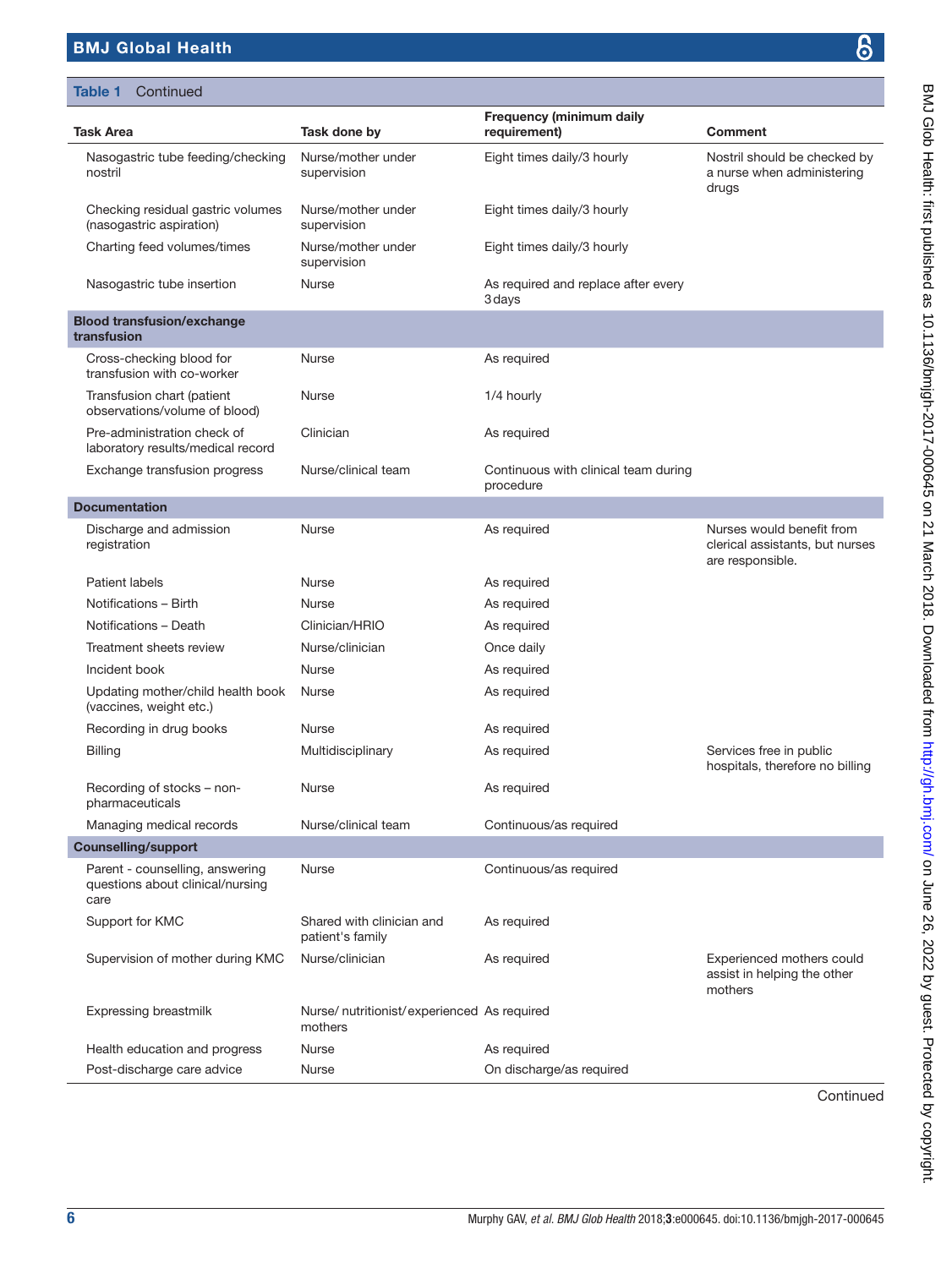### BMJ Global Health

| Table 1<br>Continued                                                                 |                            |                                                                     |                                                                                                                                                                                                            |
|--------------------------------------------------------------------------------------|----------------------------|---------------------------------------------------------------------|------------------------------------------------------------------------------------------------------------------------------------------------------------------------------------------------------------|
|                                                                                      |                            | <b>Frequency (minimum daily</b>                                     |                                                                                                                                                                                                            |
| <b>Task Area</b>                                                                     | Task done by               | requirement)                                                        | <b>Comment</b>                                                                                                                                                                                             |
| Instructions for drugs/medication on Nurse/pharmacist<br>discharge                   |                            | On discharge                                                        | Nurse reinforces medication<br>instructions for post-discharge<br>use during the discharge<br>process after or before patient<br>obtains medication from the<br>pharmacy, depending on<br>hospital policy. |
| Family planning                                                                      | <b>Nurse</b>               | As required                                                         |                                                                                                                                                                                                            |
| HIV/STI prevention                                                                   | Nurse/counsellor/clinician | As required                                                         |                                                                                                                                                                                                            |
| Bereavement counselling                                                              | Nurse/clinician            | As required                                                         |                                                                                                                                                                                                            |
| Infection control and cleaning                                                       |                            |                                                                     |                                                                                                                                                                                                            |
| Cot cleaning                                                                         | Support staff              | Daily cleaning and thorough cleaning                                |                                                                                                                                                                                                            |
| Cleaning incubator                                                                   | Support staff              | after discharge of a baby before<br>another uses it and as required |                                                                                                                                                                                                            |
| Hand washing                                                                         | Multidisciplinary          | As required                                                         |                                                                                                                                                                                                            |
| Visitors education/practice (on<br>gowns/shoes/hand hygiene)                         | <b>Nurse</b>               | As required                                                         |                                                                                                                                                                                                            |
| <b>Miscellaneous</b>                                                                 |                            |                                                                     |                                                                                                                                                                                                            |
| Providing input to medical ward<br>rounds                                            | <b>Nurse</b>               | During ward rounds                                                  |                                                                                                                                                                                                            |
| Accompany to lab/X-ray/theatre for<br>procedure or operation                         | Nurse                      | As required                                                         |                                                                                                                                                                                                            |
| Accompany on outward referral to<br>another facility                                 | <b>Nurse</b>               | As required                                                         |                                                                                                                                                                                                            |
| Last offices (stopping interventions<br>and preparing documentation after<br>death). | Nurse                      | As required                                                         | Washing the body and<br>anything else should be done<br>by mortuary or support staff.                                                                                                                      |
| Pre-operative and post-operative<br>care                                             | <b>Nurse</b>               | As required                                                         |                                                                                                                                                                                                            |
| Assistance with portable chest<br>X-ray                                              | Nurse/radiology team       | As required                                                         |                                                                                                                                                                                                            |
| Preoperative and postoperative care Nurse                                            |                            | As required                                                         |                                                                                                                                                                                                            |
| Setting alarms (incubator)                                                           | <b>Nurse</b>               | As required                                                         | Part of 6 hourly review and<br>checks                                                                                                                                                                      |
| Equipment checks                                                                     | Nurse/biomedical team      | As per schedule/as required                                         |                                                                                                                                                                                                            |
| Equipment handover                                                                   | Nurse                      | Once per shift                                                      |                                                                                                                                                                                                            |

Tasks listed as being done by nurses can also be done by students under supervision of a qualified nurse, who is responsible for confirming that the task has been done correctly and as per hospital policy. However, students are not to carry out any tasks for category A patients. Clinician refers to either a generally trained (non-specialist) physician or a clinical officer (non- physician clinician) with specialist training in paediatrics.

HRIO, health records and information officer; IV, intravenous; KMC, kangaroo mother care; STI, sexually transmitted infection; OPV, oral polio vaccine; BCG, Bacillus Calmette–Guérin.

for recording nursing observations. It was felt that these might improve communication between nurses and with other professionals, and reduce the time burden of unnecessary and unhelpful documentation, with the potential to considerably improve the quality of care.

### **CONCLUSION**

There is currently a distinct lack of detailed practical guidance for neonatal nursing standards in many resource-limited settings. In this paper, we describe a process of working with experts to develop locally relevant and acceptable recommendations for minimum

standards of neonatal nursing care in Kenya. We hope that our efforts to more clearly define standards help health-workers and policy-makers to operationalise their aspirations for better care. Moving standards from being part of location specific, tacit knowledge to becoming commonly accepted and explicit provides some basis for developing credible audit criteria. Such criteria may help ensure that all facilities, across the public and private sectors, provide inpatient neonatal care services to at least a minimum standard of care. Furthermore, such standards may be helpful for discussions on healthworker shortages, including defining the role of nurses in